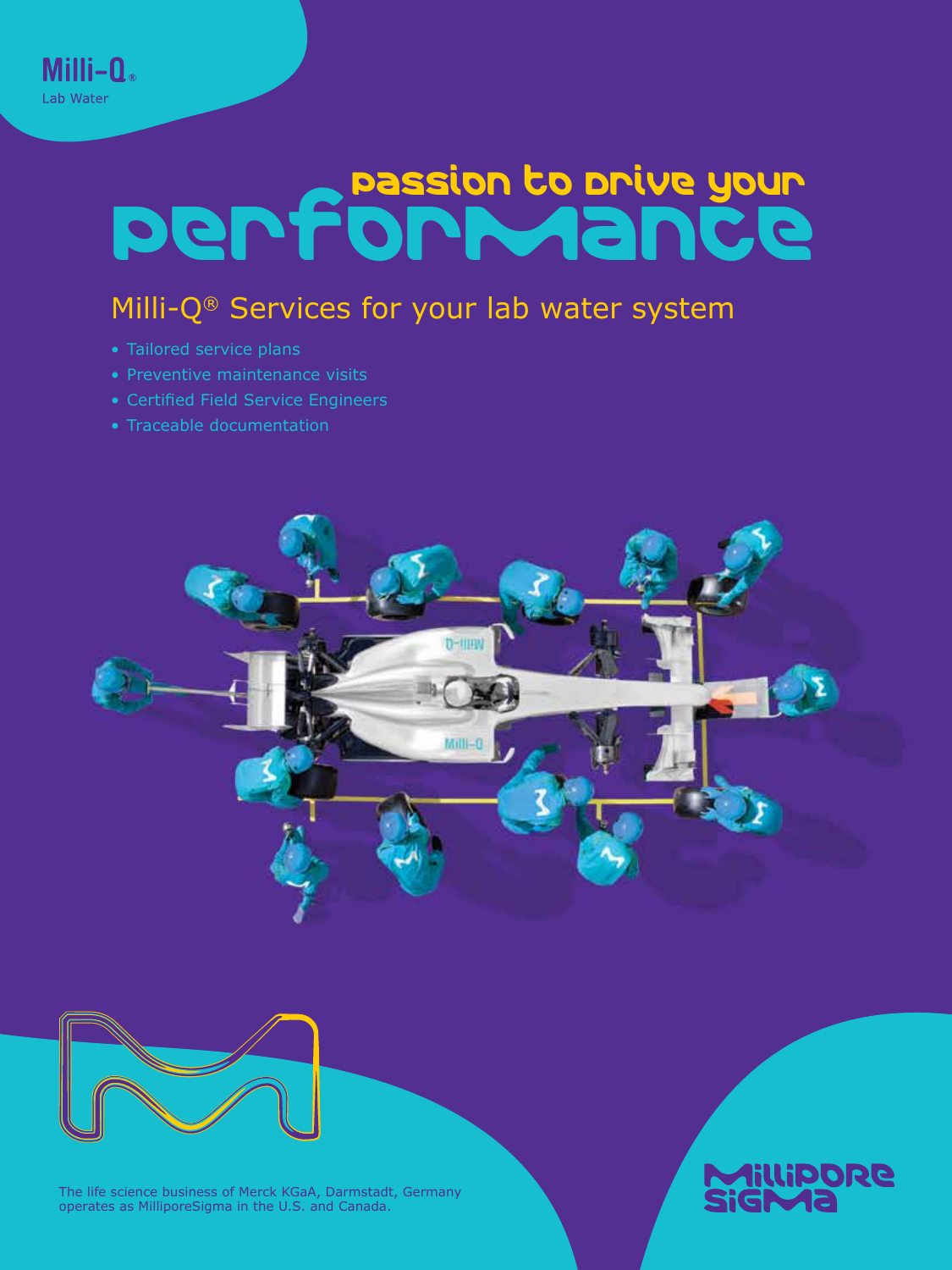# **Enhance Performance. Extend Lifetime. Optimize Your Investment.**

You've already made the decision to invest in your water purification system because you know that water is a critical reagent whose quality and consistency impact your experiments.

Your purification system is a sophisticated laboratory instrument that contains highly sensitive and complex technologies to accurately measure water quality. Critical mechanical and electrical components are in regular contact with water and must be routinely inspected, calibrated and serviced to prevent damage and guarantee your water meets manufacturer's specifications.

# **Get Peace of Mind**

### **with a Milli-Q® Best-in-Class Service Plan**



#### **Preventive maintenance visits**

- Full annual check-up from certified Field Service Engineers
- Replacement of aging connections and tubing with our Maintenance Kit
- Standardized visit reports and traceable record of care

### **Quality certified & harmonized**

**expertise** 

#### • Dedicated team of qualified and highly specialized MilliporeSigma Service employees and certified Field Service Engineers

- Regularly trained on water equipment, technologies, monitoring, applications and regulations
- Harmonized tools & SOPs for consistent quality worldwide

# **Rapid**

#### **solutions** • Priority call status

- Unlimited access to our technical support hotline
- Assured and prompt access to spare parts

# **Genuine**

- **spare parts**
- Our parts pass stringent quality tests and are ISO® 9001-certified
- Certificate of Conformity accompanies most parts, for assured system certification

#### **Traceable & auditable documentation & tools**

- Receive detailed diagnostic reports and the latest system statistics
- Assured archiving of history of service and diagnostic reports

### **Assistance for regulated environments**

- Support of GLP and cGMP compliance
- Complete set of qualified tools for validation tests

**Get the most from your Water Purification System from the people who designed and built it.**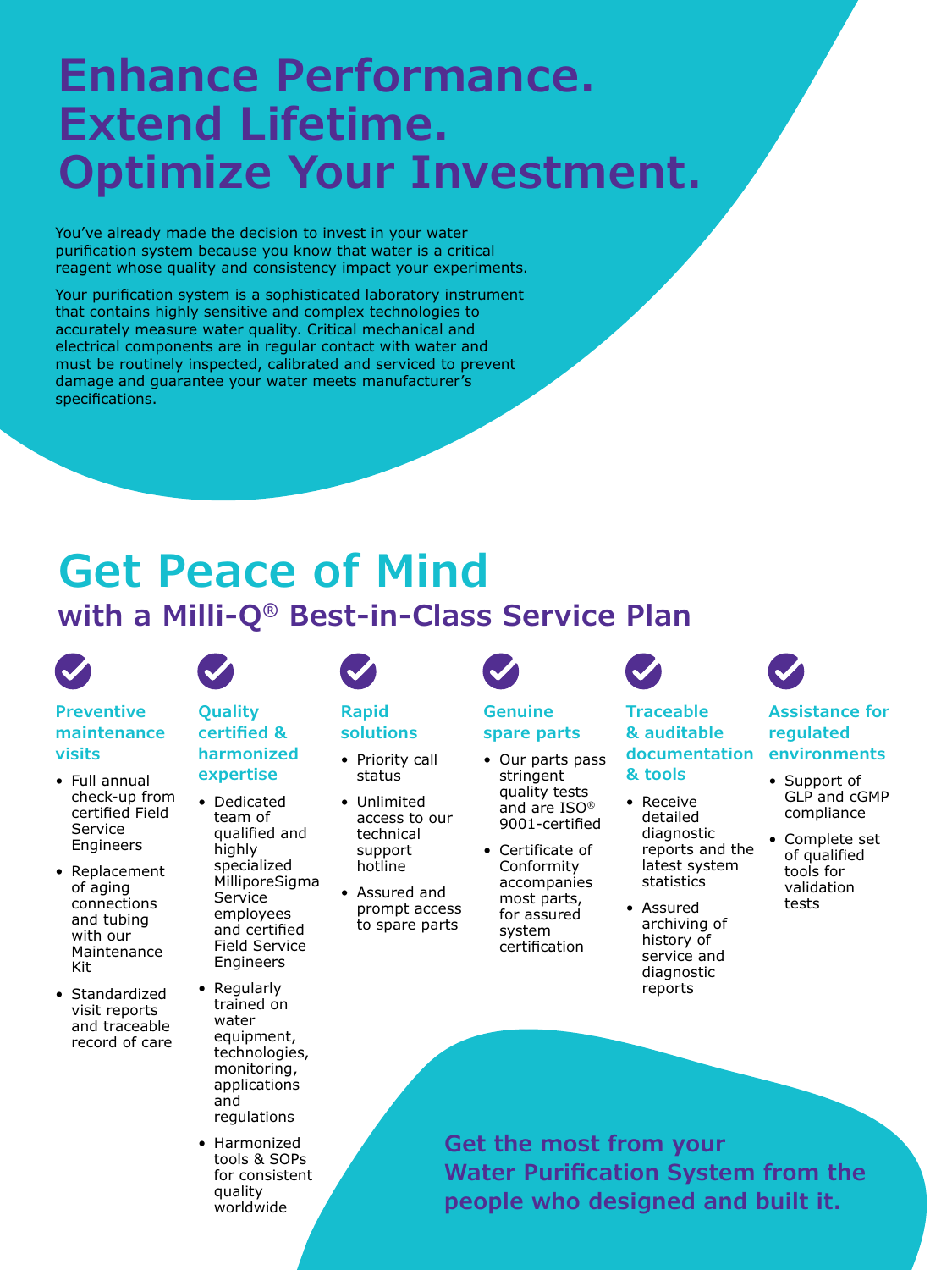# **Tailor Your Milli-Q® Service Plan to Meet Your Lab's Needs**

### **Choose the Service Solution that matches your application, quality and budgetary needs.**

Outstanding core features are at the heart of each Milli-Q® Service Plan:



**During the preventive maintenance visit, a Milli-Q®-certified Field Service Engineer performs a complete review of your water purification system, including:**

- Comprehensive check of system specifications
- Replacement of aging parts using Maintenance Kit
- Hydraulics & mechanics inspection
- Control of electronic settings & monitoring devices
- Review & testing of events, alarms and alerts
- Software updates
- Operator training
- Application assistance
- Record of service history with traceability of system parameters
- Auditable service operating procedures

### **For Regulated Environments:**

- IQ/OQ/PQ qualification protocols
- Requalification protocols (OQ)
- Maintenance procedures for consumables / components traceability

#### **Customize your service solution with a range of options, including:**

- Verification
- Calibration
- Sanitization
- Scheduled consumables and parts shipment
- Additional preventive maintenance visits
- Customized user training

### **Choose the service plan that's right for your lab.**

We provide a range of tiered service plans to meet the different needs of our customers, from once-yearly maintenance to complete protection.

Maximize satisfaction & minimize risk with best-in-class, tailor-made support from MilliporeSigma.